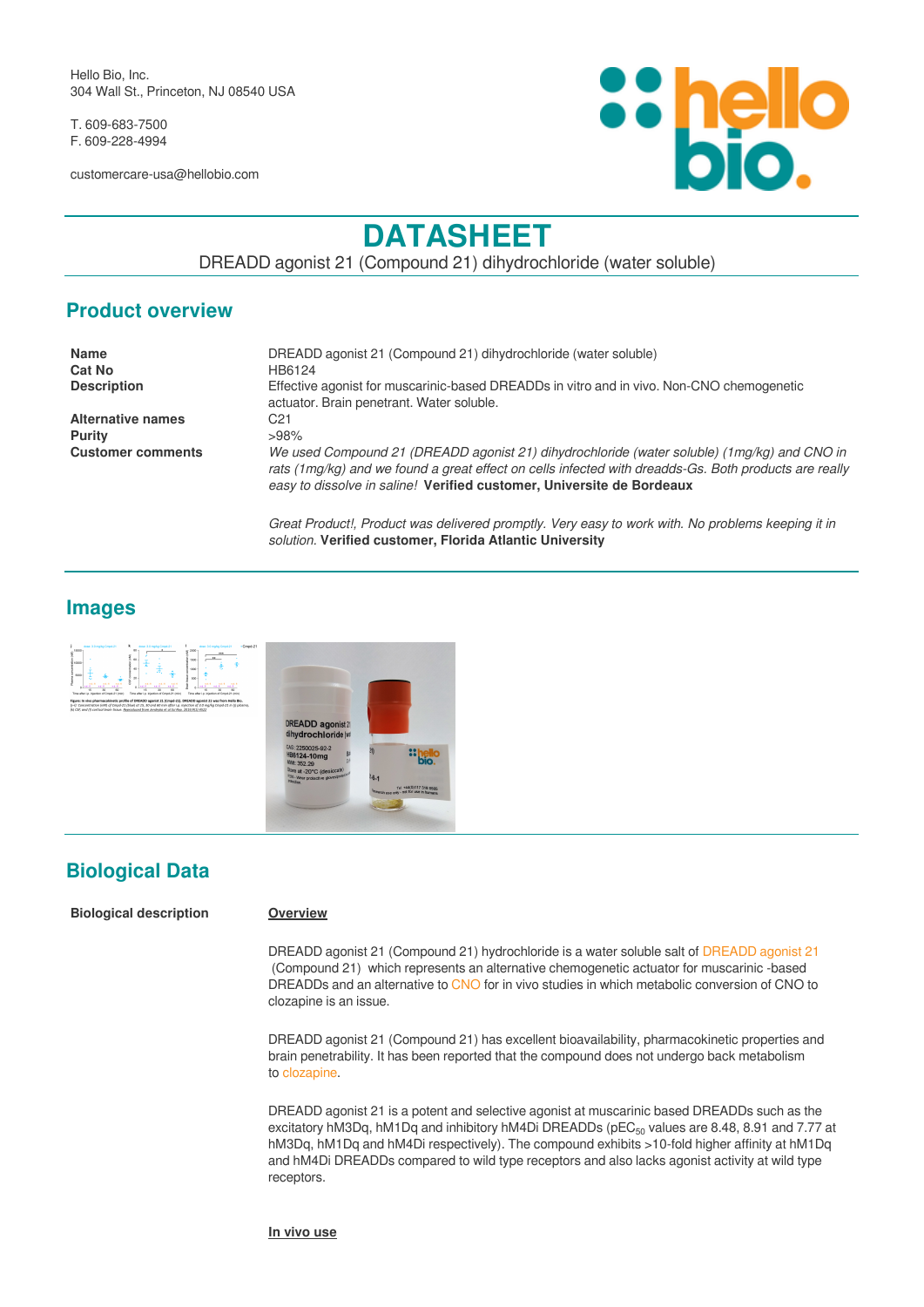DREADD agonist 21 from Hello Bio has recently been cited in a pharmacokinetic profile of the compound in mice by Jendryka et al (2019) which suggests that DREADD agonist 21 shows superior brain penetration and long-lasting presence. They suggest that the compound is a suitable DREADD agonist (0.4-1 mg/kg) which is effective at latest 15 min after i.p injection, but requires between-subject controls for unspecific effects.

#### **Figure: In vivo pharmacokinetic profile of DREADD agonist 21 (Cmpd-21). DREADD agonist 21 was from Hello Bio.**

*(j–l): Concentration (nM) of Cmpd-21 (blue) at 15, 30 and 60 min after i.p. injection of 3.0 mg/kg Cmpd-21 in (i) plasma, (k) CSF, and (l) cortical brain tissue.* Reproduced from [Jendryka et al](https://www.ncbi.nlm.nih.gov/pubmed/30872749) Sci Rep. 2019;9(1):4522

DREADD agonist 21 (Compound 21)-induced activation of hM3Dq and hM4Di can modulate bidirectional feeding in defined circuits in mice. Concentrations of DREADD agonist 21 that resulted in changes in feeding behavior in animals expressing muscarinic DREADDs had no off-target effects in control animals (where musarinic DREADDs were not expressed).

Bonavenutra (2018) suggest that the compound exhibits lower in vivo DREADD potency than clozapine and is not efficient in nonhuman primate (NH) applications.

#### **Off target binding / effects**

Bonavenutra (2018) reported DREADD ligands while efficacious in certain applications may not display sufficient potency or selectivity in others.

DREADD agonist 21 shows weak to moderate binding affinity at a range of wild type GPCRs which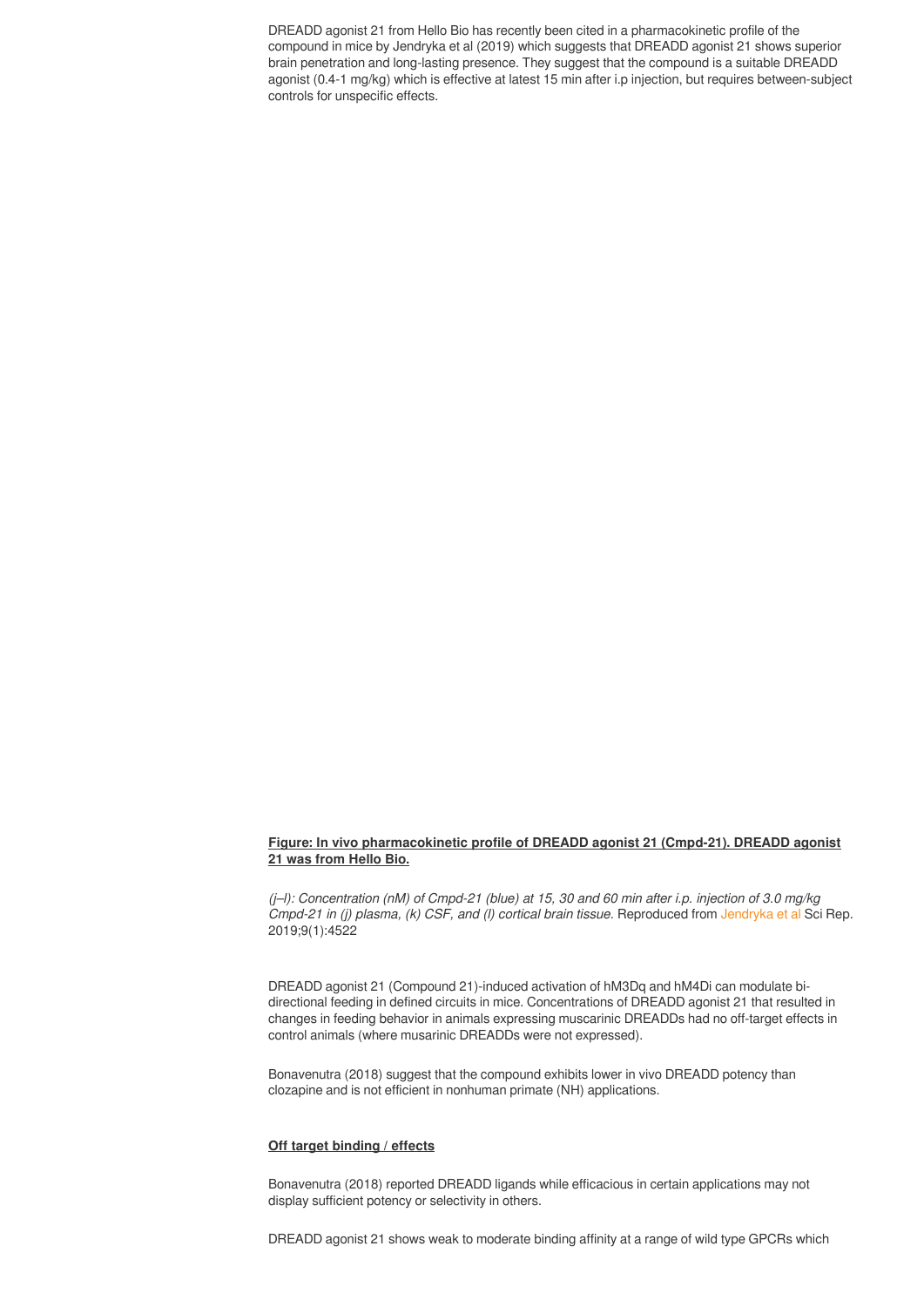may translate to functional antagonism in vivo.

Care should therefore be taken with in vivo dosing of DREADD agonist 21 to ensure the free concentration of the compound remains in a range that activates muscarinic DREADDs but is sufficiently low to avoid antagonism at wild type GPCRs.

Strong competitive binding of DREADD agonist 21 (Cmpd-21) to receptor sites of dopamine, 5-HT, opioid, muscarinic, histamine and adrenoceptors in mice has been shown. Only very subtle, if any behavioural alterations using the 5-CSRTT assessment were found Jendryka et al (2019).

In vivo experiments should be conducted with the appropriate controls where DREADD agonist 21 is administered to animals that do not express the muscarinic-DREADDs.

Bonavenutra (2018) reported that doses higher than 1mg/kg produced off-target effects in mice without DREADDs and that the compound displays off-target effects in monkeys at the minimal hM4Dieffective doses.

Goutaudier (2020) reported off-target effects in the TH-Cre rat model using hM4Di DREADDs (strong increase in nigral neuron activity in control animals at 1mg/kg in males) and a transient and residual offtarget effect at 0.5 mg/kg in females). In males, 0.5 mg/kg circumvented this effect to potently activate hM4Di without off-target effects

## **Solubility & Handling**

| <b>Storage instructions</b><br><b>Solubility overview</b><br><b>Handling</b> | $-20$ °C (desiccate)<br>Soluble in water (100mM). Always store solutions at -20°C.<br>Storage of solid                                                                                                                                                                                                  |
|------------------------------------------------------------------------------|---------------------------------------------------------------------------------------------------------------------------------------------------------------------------------------------------------------------------------------------------------------------------------------------------------|
|                                                                              | • Store at -20 $^{\circ}$ C.<br>• Please note that the compound is a hydroscopic solid and contact with air may cause material<br>to become sticky. Product performance should not be affected but we recommend storing the<br>material in a sealed jar.                                                |
|                                                                              | Storage of solutions                                                                                                                                                                                                                                                                                    |
|                                                                              | • Make up solutions and use immediately.<br>. If storage of solutions is required, you should aliquot out the solution into tightly sealed vials<br>and store at -20°C and store these for up to one month.<br>• Allow the product to equilibrate to RT for at least one hour before opening and using. |
| Handling continued                                                           | Storage of solutions at room temperature                                                                                                                                                                                                                                                                |
|                                                                              | • We recommend only keeping solutions at room temperature ( $25^{\circ}$ C) for a few days as our<br>studies have shown that after 96 hours the purity of the compound in solution drops to ~95%<br>and will continue to drop over time.                                                                |
| Important                                                                    | This product is for RESEARCH USE ONLY and is not intended for therapeutic or diagnostic use. Not<br>for human or veterinary use                                                                                                                                                                         |
| <b>Chemical Data</b>                                                         |                                                                                                                                                                                                                                                                                                         |
| <b>Chemical name</b>                                                         | 11-(1-Piperazinyl)-5H-dibenzo[b,e][1,4]diazepine dihydrochloride                                                                                                                                                                                                                                        |

**Molecular Weight** 352.29 **Chemical structure**

**Molecular Formula<br>CAS Number PubChem identifier** 0 **Source** Synthetic<br> **Synthetic**<br>  $lnChI = 1S$ 



 $C_{17}H_{18}N_4.2HCl$ **CAS Number** 2250025-92-2 **SMILES** C1CN(CCN1)C2=NC3=CC=CC=C3NC4=CC=CC=C42.Cl.Cl **InChi** InChI=1S/C17H18N4.2ClH/c1-2-6-14-13(5-1)17(21-11-9-18-10-12-21)20-16-8-4-3-7-15(16)19-14;;/h 1-8,18-19H,9-12H2;2\*1H